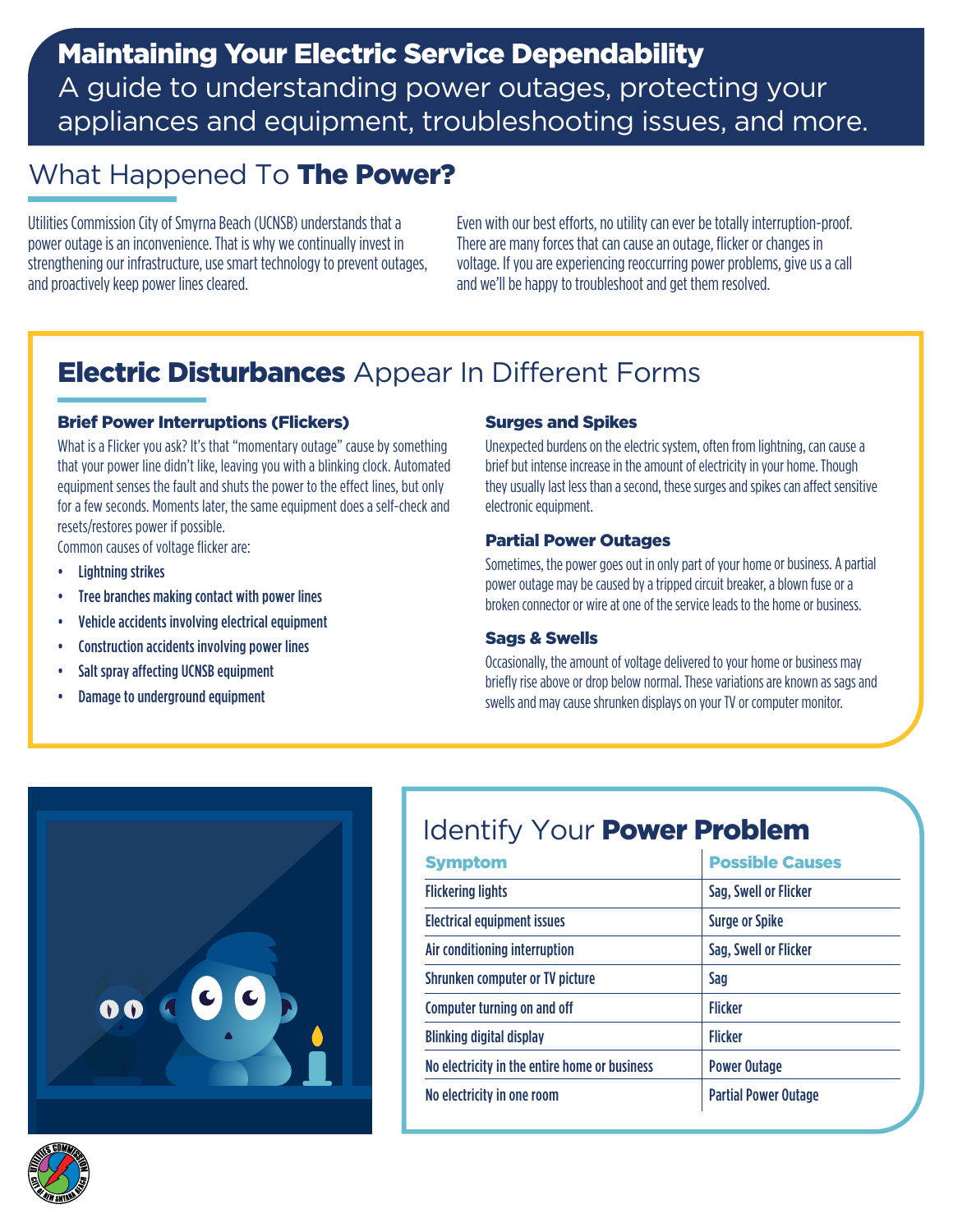## Investigating Your Power Disturbance

### Clues To Become a Super-Sleuth For a Power Disturbance

| <b>Trouble Shooting</b>                                                                                                                                                                             | <b>Solutions</b>                                                                                                                                                                                                                                                                                                                                                                                                                                                                                                                                                                                                 |
|-----------------------------------------------------------------------------------------------------------------------------------------------------------------------------------------------------|------------------------------------------------------------------------------------------------------------------------------------------------------------------------------------------------------------------------------------------------------------------------------------------------------------------------------------------------------------------------------------------------------------------------------------------------------------------------------------------------------------------------------------------------------------------------------------------------------------------|
| Who else around you is experiencing the same<br>power concerns? Check with neighbors or other<br>businesses in your area.                                                                           | If not, check your circuit breaker and main breaker<br>before calling an electrician or UCNSB. If you live<br>in an apartment building or business complex and<br>only you are out of power, call your building's<br>maintenance person for assistance. To report a power<br>outage or partial outage, please call our customer<br>service line at 386-427-1361 between the hours of<br>8 a.m. and 5 p.m. Monday through Friday. During<br>other times, please call our Electric Department<br>dispatcher directly at 386-427-1366.                                                                              |
| Does the problem come and go? Is there a trend<br>here? Being aware of patterns can be helpful to<br>you, an electrician or UCNSB in finding the cause<br>and solution for your power disturbances. | Look for patterns. It's likely something has interfered to cause your power interruptions.<br>What to observe for when looking for patterns:<br>Does the problem occur at the same time of day?<br>$\bullet$<br>Are the interruptions caused by the same device or appliance?<br>$\bullet$<br>Is construction work going on in your area?<br>$\bullet$<br>What was the weather like when the problem occurred?<br>$\bullet$<br>Did you notice any loud noises outside near the time of the power interruption?<br>$\bullet$<br>Have you recently added any new appliances to your home or business?<br>$\bullet$ |
| Are multiple appliances or equipment running at<br>the same time?                                                                                                                                   | Check if sensitive equipment is sharing an electrical circuit with larger appliances or<br>equipment such as motorized items.                                                                                                                                                                                                                                                                                                                                                                                                                                                                                    |
| Has work recently been done on your home or<br>business electrical system?                                                                                                                          | Check any relevant installation manuals or troubleshooting guides, or call the electrician<br>who did the work so that any incorrect installation, grounding or wiring can be corrected.                                                                                                                                                                                                                                                                                                                                                                                                                         |
| Have you recently added new appliances or<br>equipment to your home or business? Is the<br>problem occurring in only one appliance or piece<br>of equipment?                                        | Make sure the item is plugged in. Review the appliance instruction manual's<br>troubleshooting section. Contact the manufacturer for assistance, as needed.                                                                                                                                                                                                                                                                                                                                                                                                                                                      |
| Are lights in your home or business going dim or<br>bright and staying that way for an extended period<br>of time?                                                                                  | When lights in your home or business stay dim for an extended period, turn off major<br>appliances and equipment and call UCNSB immediately.                                                                                                                                                                                                                                                                                                                                                                                                                                                                     |

## When Simple Solutions **Don't Work**

If these solutions don't work, or if you suspect you have other electrical problems at your home or business, contact a qualified electrical contractor, licensed electrician or your building's maintenance staff.

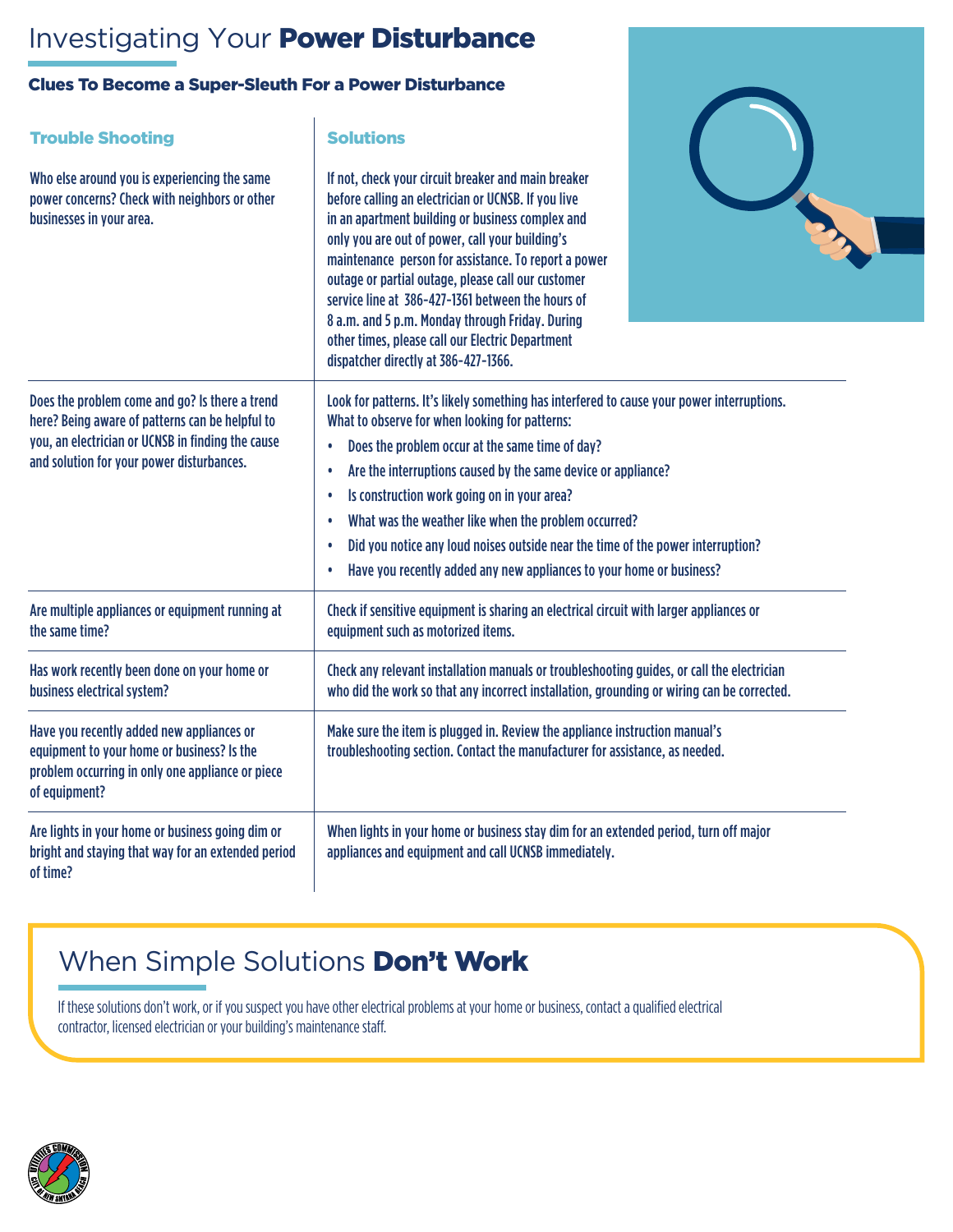## **Protect** Your Home or Business **Against Power Disturbances**

### UCNSB's Top Tips for Power Disturbance Protection

Anything that plugs in at your home or business can be affected by a disturbance in the electricity entering the structure. More sophisticated equipment such as computers and security systems are the most sensitive to changes in electricity. Fortunately, you can take these simple steps to prevent problems when a power disturbance occurs. See a guide to selecting surge protection devices on the back page of this brochure.

### Step 1: Back It Up – Back It Up – Back It Up

- Purchase equipment with built-in backup protection, such as batteries that allow devices to remember clock and alarm settings after a power disturbance.
- Purchase UPS devices. These switch your computer or other equipment to battery backup during a power loss, giving you time to save data.
- Regularly back up computer data.
- Protect your equipment with inside or outside surge  $-$  or for your best protection, use both.

### Step 2: Conduct an Electrical Checkup

Repair or replace damaged and loose wires, outlets and plugs.

- Never plug computers and sensitive electronics into outlets also being used for motor-driven equipment, such as:
	- **Photocopiers**
	- Air conditioners/heating and cooling equipment
	- 9 Refrigerators and freezers
	- **Dishwashers**
	- **Ventilators**
	- **Furnaces**
	- Vacuum cleaners
	- Air compressors
	- **Irrigation pumps**
- Check your breaker box to make sure sensitive equipment, such as computers, doesn't share circuits with energy hungry equipment such as air conditioners, refrigerators, washers, dryers and microwaves. Relocate equipment to other circuits or have an electrician make needed changes.
- Plant trees away from power lines and keep branches trimmed. UCNSB recommends using a qualified contractor. Branches touching lines may cause brief power interruptions.
- Equip your air conditioner with a time-delay relay if it doesn't already have one. This prevents the unit from restarting for about three to five minutes, minimizing the possibility of damage to your air conditioner's compressor.
- Follow manufacturers' instructions for setting up all appliances and equipment.



#### Step 3: Use Surge Protectors

- The use of surge protectors prevents damage to your electrical equipment and appliances. The most obvious problems occur when lightning travels down electric, telephone or cable lines and affects computers and other electronics. However, the effects of surges can cause less noticeable damage over time as electronic components gradually break down.
- Surge protectors act like electrical sponges, absorbing excess energy and preventing most of it from reaching your equipment. Like sponges, surge protectors have a limited ability to absorb energy. That's why it is important to select a surge protector with the right features and ratings to match the equipment you want to protect. UCNSB recommends whole-house protection through a combination of inside and outside protection products.

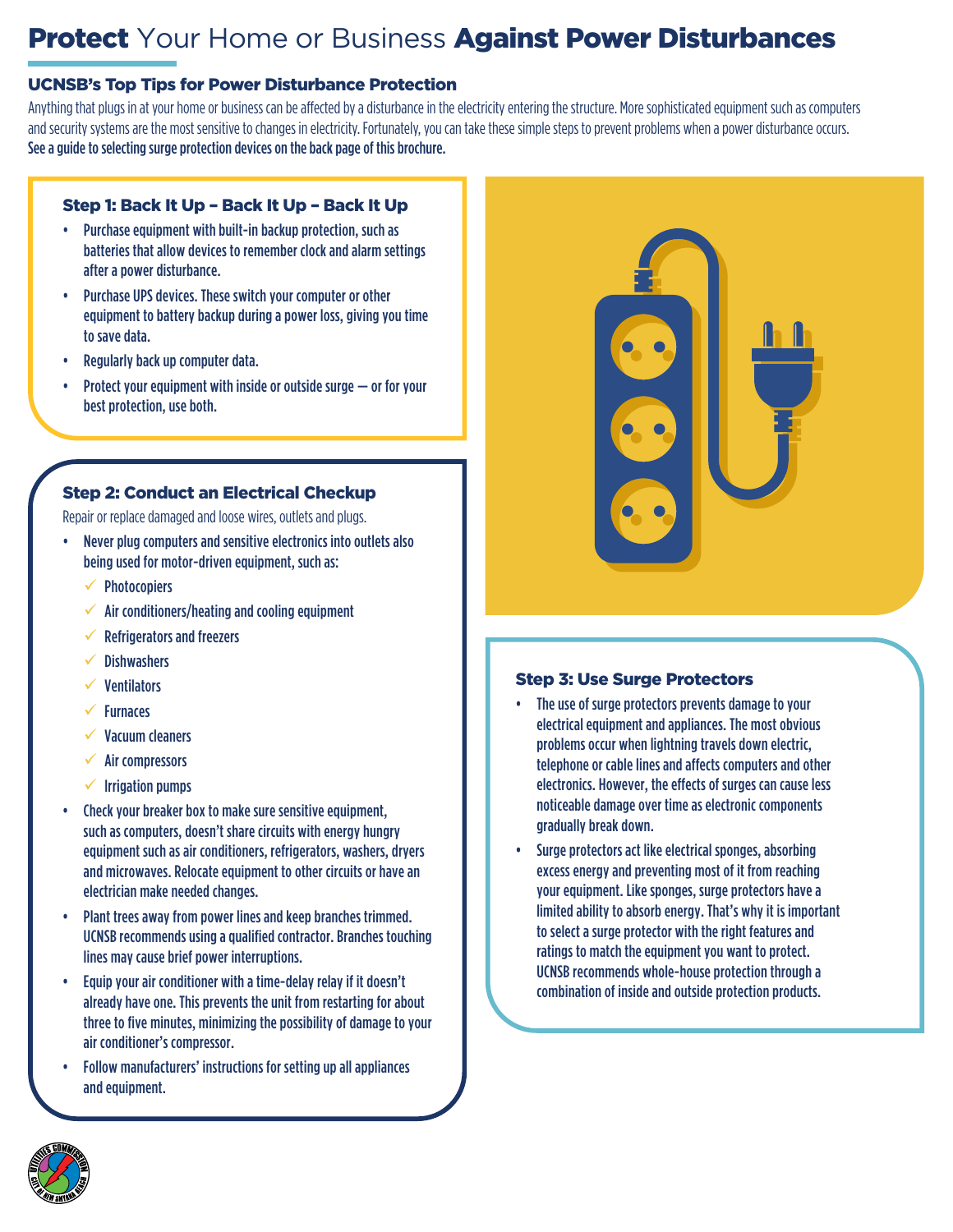## Fix That Power Problem

### Troubleshooting Power Disturbances

Flickering lights? Microwave clock flashing? You're experiencing a power disturbance. Before you call UCNSB or an electrician, you can troubleshoot—and possibly fix your power problem yourself!

Sometimes solving a power problem is as easy as keeping track of when problems occur and what equipment in your home or business is affected. Start by knowing the electrical equipment in your home or business.

### Ground Fault Interrupt Circuits

Ground fault interrupt (GFI) circuits are found where water can be a threat, such as near sinks, tubs, garages and outside your home or business. The GFI outlet is designed to shut off electricity to the entire circuit, as needed, to prevent electrical shock. To restore electricity to the circuit, the GFI outlet must be reset as follows:

- 1. Unplug equipment from the outlets served by the GFI circuit.
- 2. Locate the outlet that includes the GFI reset switch.
- 3. Reset the switch. Make sure to press the (red) "reset" button, not the (black) "test" button. You should hear a click.
- 4. Test the outlet by plugging the appliance back in and turning it on.
- 5. If you still don't have power, try resetting the breaker at the breaker panel, usually located in your garage or utility space.
- 6. If these steps don't restore power, call (386) 427-1361.



#### Examining the Mystery of Breakers

If the power goes out in only a portion of your home or business or some appliances and equipment stop working, you may have a tripped breaker. Breakers are safety devices that protect your home or business when short circuits or electrical overloads occur.

Before problems occur, it is important to know where the breaker panel is located, and to make sure you can get to it quickly. Most can be found in the garage, a hallway, or outside near the electric meter. It helps to be sure your breaker switches are labeled properly so you can easily identify which switch needs attention.

A properly installed breaker is safe to operate, but remember that electricity can be dangerous, so it pays to call an electrician if you have problems with any of these steps.



#### Resetting a Breaker

- 1. Open your breaker box and look at your breaker switches. You will know a breaker is "tripped" when the lever is halfway between the "On" and "Off" positions.
- 2. Reset the breaker by switching it all the way off, then back on. Note: If the breaker for your air conditioner is tripped, wait five minutes before resetting it. Doing this will prevent motor damage to your air conditioning unit. If the breaker trips again, do not reset it. You may have a serious electrical problem. Contact an electrician.

#### Resetting a Main Breaker

If power is completely out at your home or business, but neighbors or nearby businesses are not affected, you may have a tripped main breaker.

- 1. Turn off all circuit breakers inside your breaker box.
- 2. Find the main breaker switch, often located near the electric meter outside your home or in your breaker box.
- 3. Reset the switch by turning it off and on two times.
- 4. Turn all breakers back to "On" inside the breaker box.